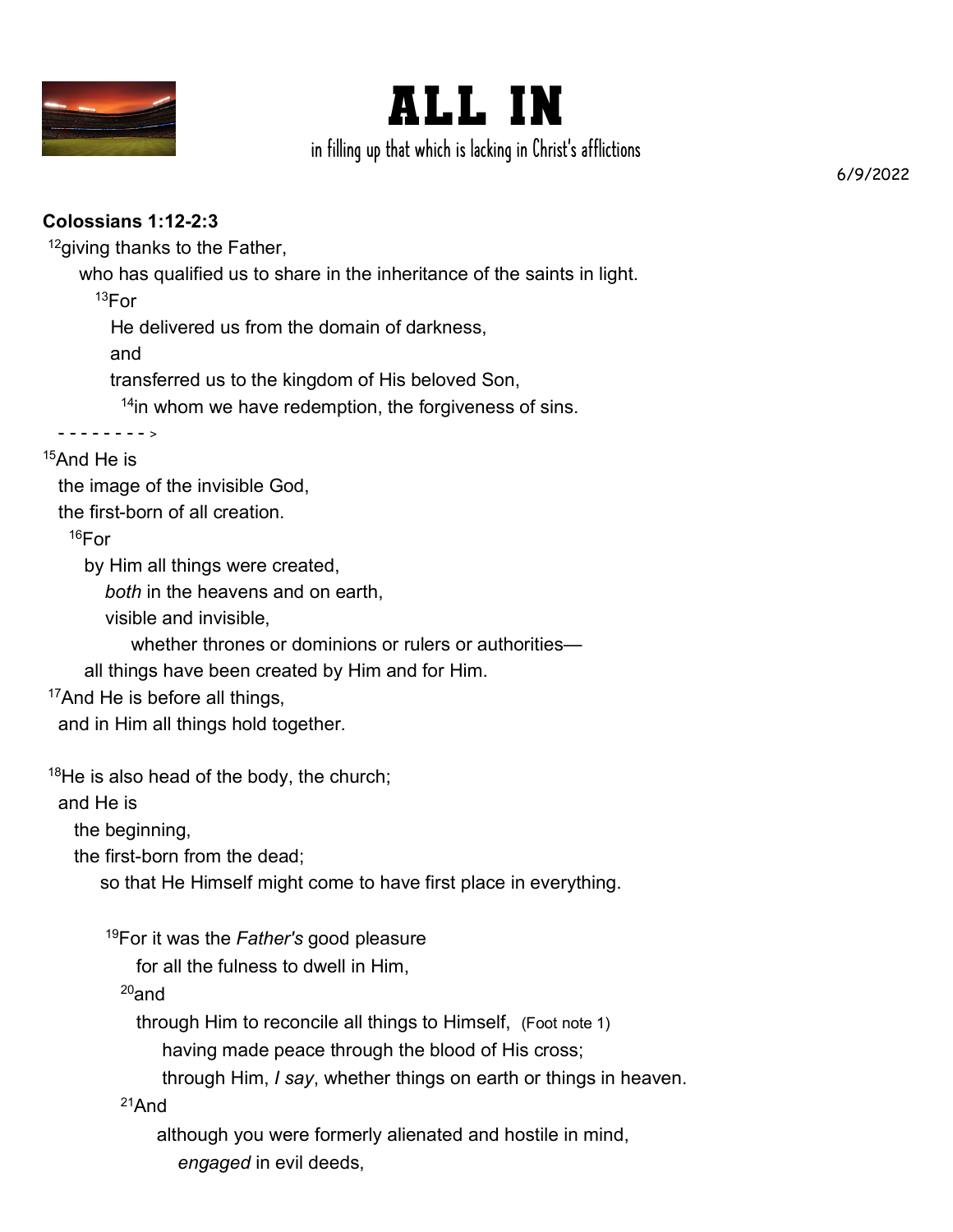<sup>22</sup>yet

 He has now reconciled you in His fleshly body through death, in order to present you before Him holy and blameless and beyond reproach—(foot note 2) <sup>23</sup>if indeed you continue in the faith firmly established and steadfast, and not moved away from the hope of the gospel that you have heard, which was proclaimed in all creation under heaven, and of which I, Paul, was made a minister. (Foot note 3&4)

#### <sup>24</sup>Now

I rejoice in my sufferings for your sake,

and

in my flesh

I do my share on behalf of His body (which is the church)

in filling up that which is lacking in Christ's afflictions.

<sup>25</sup>Of *this church* I was made a minister

according to the stewardship from God bestowed on me for your benefit,

that I might fully carry out the *preaching of* the word of God,

<sup>26</sup>*that is*, the mystery

which has been hidden from the *past* ages and generations;

but has now been manifested to His saints,

<sup>27</sup>to whom God willed to make known

 what is the riches of the glory of this mystery among the Gentiles, which is Christ in you, the hope of glory.

# <sup>28</sup>And

we proclaim Him,

admonishing every man and teaching every man with all wisdom,

that we may present every man complete in Christ.

<sup>29</sup>And for this purpose also I labor,

striving according to His power,

which mightily works within me.